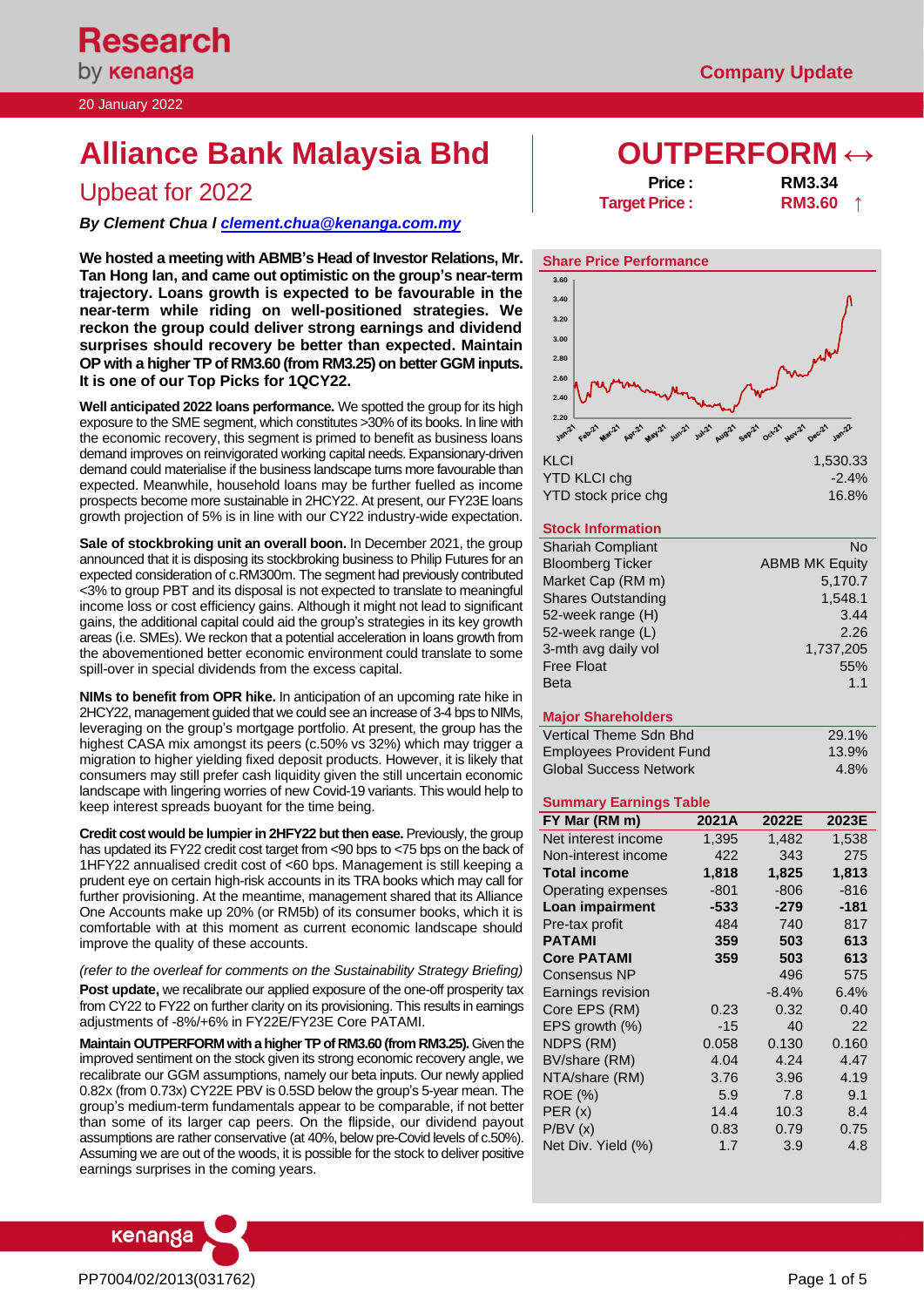# **Alliance Bank Malaysia Bhd Company Update**

## 20 January 2022

**Quick takes on sustainability.** On top of our meeting, the group also hosted its inaugural Sustainability Strategy Briefing. Most of the group's sustainability plans are outlined with a FY25 target set in mind. This allows the group adequate time to implement ESG practices in certain focus areas without disrupting its portfolio too aggressively. The progressive fine-tuning of new measures into the group's operations should also not lead to sudden incurrence of new cost items in the immediate term, mainly on compliance.

#### **ABMB's FY25 Sustainability Agenda**



**Risks to our call include:** (i) higher/lower-than-expected margin squeeze, (ii) higher/lower-than-expected loans growth, (iii) better/worsethan-expected deterioration in asset quality, (iv) improvement/slowdown in capital market activities, (v) favourable/unfavourable currency fluctuations, and (vi) changes to OPR.

*(This section is intentionally left blank)*

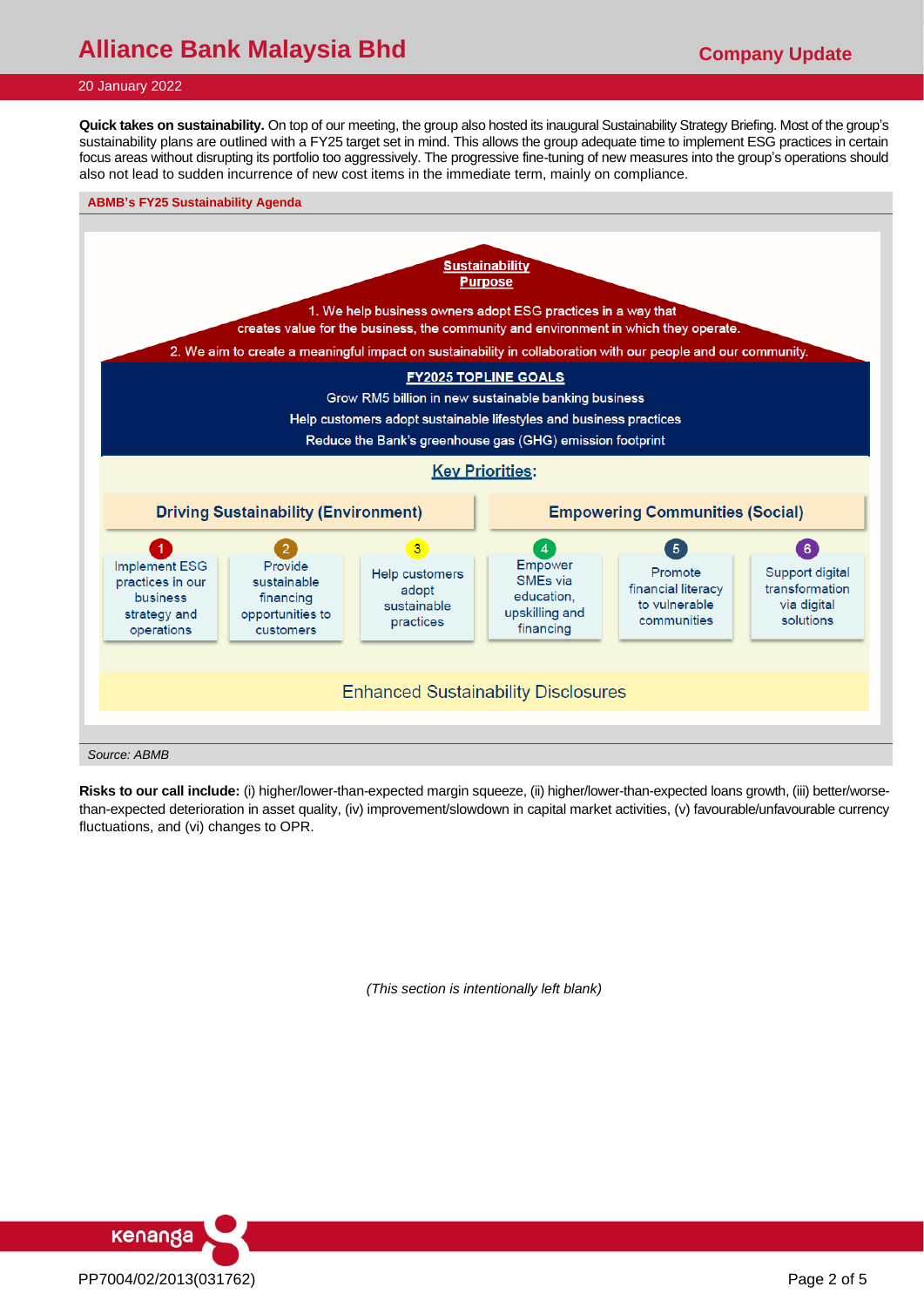# **Alliance Bank Malaysia Bhd Company Update**

# 20 January 2022

| <b>Income Statement</b> |          |                |          |          |          | <b>Financial Data &amp; Ratios</b> |          |           |                   |          |          |
|-------------------------|----------|----------------|----------|----------|----------|------------------------------------|----------|-----------|-------------------|----------|----------|
| FY Mar (RM m)           | 2019A    | 2020A          | 2021A    | 2022E    | 2023E    | <b>FY Mar</b>                      | 2019A    | 2020A     | 2021A             | 2022E    | 2023E    |
| Net interest income     | 1,358    | 1.359          | 1.395    | 1.482    | 1,538    | Growth                             |          |           |                   |          |          |
| Non-interest income     | 264      | 331            | 422      | 343      | 275      | Net interest income                | 12.2%    | 0.1%      | 2.7%              | 6.2%     | 3.8%     |
| <b>Total income</b>     | 1,622    | 1.689          | 1,818    | 1.825    | 1,813    | Non-interest income                | $-26.9%$ | 25.2%     | 27.8%             | $-18.8%$ | $-19.8%$ |
| Operating expenses      | $-775$   | $-807$         | $-801$   | $-806$   | $-816$   | Total income                       | 3.2%     | 4.1%      | 7.6%              | 0.4%     | $-0.6%$  |
| <b>PPOP</b>             | 847      | 882            | 1,017    | 1.019    | 997      | Operating expenses                 | $-2.4%$  | 4.1%      | $-0.8%$           | 0.7%     | 1.2%     |
| Loan impairments        | $-131$   | $-273$         | $-533$   | $-279$   | $-181$   | <b>PPOP</b>                        | 8.9%     | 4.1%      | 15.3%             | 0.2%     | $-2.1%$  |
| Other impairments       | $-8$     | $-41$          | $\Omega$ | $\Omega$ | $\Omega$ | Loan impairment                    | 40.1%    | 108.8%    | 95.0%             | $-47.6%$ | $-35.3%$ |
| Associates              | $\Omega$ | $\overline{0}$ | $\Omega$ | $\Omega$ | $\Omega$ | Pre-tax profit                     | 3.4%     | $-19.8\%$ | $-14.8%$          | 52.9%    | 10.4%    |
| Pre-tax profit          | 708      | 568            | 484      | 740      | 817      | <b>PATAMI</b>                      | 9.0%     |           | $-21.1\% -15.4\%$ | 40.2%    | 21.8%    |
| Tax and zakat           | $-170$   | $-144$         | $-125$   | $-237$   | $-204$   | Core PATAMI                        | 9.0%     | $-21.1%$  | $-15.4%$          | 40.2%    | 21.8%    |
| Minority interest       | $\Omega$ | $\overline{0}$ | $\Omega$ | $\Omega$ | $\Omega$ | Gross Ioans                        | 5.8%     | 1.9%      | 0.3%              | 3.2%     | 5.1%     |
| <b>PATAMI</b>           | 538      | 424            | 359      | 503      | 613      | Customer deposits                  | 5.3%     | 7.6%      | 0.1%              | $-2.3%$  | 4.1%     |
| <b>Core PATAMI</b>      | 538      | 424            | 359      | 503      | 613      |                                    |          |           |                   |          |          |

| Dalance Əheet                          |        |        |        |        |        | ESI dvy dobel yielu               | 4.0070 | 4.7070 | <b>J.JO70</b> | <b>J.IU70</b> | 0.0270 |
|----------------------------------------|--------|--------|--------|--------|--------|-----------------------------------|--------|--------|---------------|---------------|--------|
| FY Mar (RM m)                          | 2019A  | 2020A  | 2021A  | 2022E  | 2023E  | Est avg funding cost              | 2.71%  | 2.79%  | 2.03%         | 1.59%         | 1.70%  |
| Cash & ST funds                        | 1,805  | 3,119  | 3,088  | 3,104  | 3,183  | Est NIM                           | 2.56%  | 2.40%  | 2.35%         | 2.48%         | 2.51%  |
| Investment securities                  | 9,945  | 12,316 | 12.933 | 12,208 | 12,516 | Cost-to-Income ratio              | 47.8%  | 47.8%  | 44.1%         | 44.2%         | 45.0%  |
| Loans and financing                    | 42,320 | 43,110 | 43,234 | 44,618 | 46,891 | Credit cost (bps)                 | 31.8   | 64.0   | 123.4         | 63.5          | 39.5   |
| Other assets                           | 2,018  | 1,993  | 1,035  | 339    | 221    | Loan-to-deposit ratio             | 94.0%  | 89.0%  | 89.2%         | 94.2%         | 95.2%  |
| Intangible assets                      | 433    | 437    | 431    | 431    | 431    | <b>GIL</b> ratio                  | 1.1%   | 2.0%   | 2.4%          | 2.4%          | 2.4%   |
| <b>Total Assets</b>                    | 56,521 | 60,975 | 60,721 | 60,701 | 63,242 | <b>LLC Ratio</b>                  | 105.5% | 75.7%  | 97.6%         | 100.0%        | 100.0% |
|                                        |        |        |        |        |        | LLC Ratio (+ reg reserves) 142.9% |        | 101.4% | 105.9%        | 108.0%        | 107.7% |
| Customer deposits                      | 45,018 | 48,426 | 48,489 | 47.358 | 49,281 | <b>ROA</b>                        | 1.0%   | 0.7%   | 0.6%          | 0.8%          | 1.0%   |
| Deposits & placements                  | 859    | 1,544  | 1,393  | 1,677  | 1,746  | <b>ROE</b>                        | 9.6%   | 7.2%   | 5.9%          | 7.8%          | 9.1%   |
| <b>Borrowings</b>                      | 2,338  | 2.670  | 2,373  | 2,419  | 2,482  |                                   |        |        |               |               |        |
| <b>Other liabilities</b>               | 2,573  | 2.347  | 2,210  | 2,688  | 2,809  | <b>Valuations</b>                 |        |        |               |               |        |
| <b>Total liabilities</b>               | 50,788 | 54,986 | 54,463 | 54,142 | 56,318 | EPS (RM)                          | 0.35   | 0.27   | 0.23          | 0.32          | 0.40   |
|                                        |        |        |        |        |        | PER(x)                            | 9.62   | 12.19  | 14.41         | 10.28         | 8.44   |
| Share capital                          | 1,548  | 1,548  | 1,548  | 1,548  | 1,548  | Div yield (%)                     | 5.0    | 1.8    | 1.7           | 3.9           | 4.8    |
| Retained earnings                      | 3,828  | 3,975  | 4,472  | 4,773  | 5,138  | BV/share (RM)                     | 3.70   | 3.87   | 4.04          | 4.24          | 4.47   |
| Regulatory reserves                    | 178    | 225    | 86     | 86     | 86     | P/BV(x)                           | 0.90   | 0.86   | 0.83          | 0.79          | 0.75   |
| Other reserves                         | 179    | 241    | 151    | 151    | 151    |                                   |        |        |               |               |        |
| <b>Shareholders' funds</b>             | 5,733  | 5,989  | 6,258  | 6,559  | 6,924  |                                   |        |        |               |               |        |
| Minority interest                      |        |        |        |        |        |                                   |        |        |               |               |        |
| <b>Total liabilities and</b><br>equity | 56,521 | 60,975 | 60,721 | 60,701 | 63.242 |                                   |        |        |               |               |        |

| <b>Income Statement</b>      |                |                |                |                |                | <b>Financial Data &amp; Ratios</b> |          |          |          |          |          |
|------------------------------|----------------|----------------|----------------|----------------|----------------|------------------------------------|----------|----------|----------|----------|----------|
| FY Mar (RM m)                | 2019A          | 2020A          | 2021A          | 2022E          | 2023E          | <b>FY Mar</b>                      | 2019A    | 2020A    | 2021A    | 2022E    | 2023E    |
| Net interest income          | 1,358          | 1,359          | 1,395          | 1,482          | 1,538          | Growth                             |          |          |          |          |          |
| Non-interest income          | 264            | 331            | 422            | 343            | 275            | Net interest income                | 12.2%    | 0.1%     | 2.7%     | 6.2%     | 3.8%     |
| <b>Total income</b>          | 1,622          | 1,689          | 1,818          | 1,825          | 1,813          | Non-interest income                | $-26.9%$ | 25.2%    | 27.8%    | $-18.8%$ | $-19.8%$ |
| Operating expenses           | $-775$         | $-807$         | $-801$         | $-806$         | $-816$         | Total income                       | 3.2%     | 4.1%     | 7.6%     | 0.4%     | $-0.6%$  |
| <b>PPOP</b>                  | 847            | 882            | 1,017          | 1,019          | 997            | Operating expenses                 | $-2.4%$  | 4.1%     | $-0.8%$  | 0.7%     | 1.2%     |
| Loan impairments             | $-131$         | $-273$         | $-533$         | $-279$         | $-181$         | <b>PPOP</b>                        | 8.9%     | 4.1%     | 15.3%    | 0.2%     | $-2.1%$  |
| Other impairments            | $-8$           | $-41$          | $\mathbf 0$    | $\mathbf 0$    | $\mathbf 0$    | Loan impairment                    | 40.1%    | 108.8%   | 95.0%    | $-47.6%$ | $-35.3%$ |
| Associates                   | $\mathbf 0$    | $\mathbf 0$    | $\mathbf 0$    | $\mathbf 0$    | $\mathbf 0$    | Pre-tax profit                     | 3.4%     | $-19.8%$ | $-14.8%$ | 52.9%    | 10.4%    |
| Pre-tax profit               | 708            | 568            | 484            | 740            | 817            | <b>PATAMI</b>                      | 9.0%     | $-21.1%$ | $-15.4%$ | 40.2%    | 21.8%    |
| Tax and zakat                | $-170$         | $-144$         | $-125$         | $-237$         | $-204$         | <b>Core PATAMI</b>                 | 9.0%     | $-21.1%$ | $-15.4%$ | 40.2%    | 21.8%    |
| Minority interest            | $\overline{0}$ | $\overline{0}$ | $\overline{0}$ | $\overline{0}$ | $\overline{0}$ | Gross Ioans                        | 5.8%     | 1.9%     | 0.3%     | 3.2%     | 5.1%     |
| <b>PATAMI</b>                | 538            | 424            | 359            | 503            | 613            | <b>Customer deposits</b>           | 5.3%     | 7.6%     | 0.1%     | $-2.3%$  | 4.1%     |
| <b>Core PATAMI</b>           | 538            | 424            | 359            | 503            | 613            |                                    |          |          |          |          |          |
|                              |                |                |                |                |                | <b>Operating metrics</b>           |          |          |          |          |          |
| <b>Balance Sheet</b>         |                |                |                |                |                | Est avg asset yield                | 4.88%    | 4.75%    | 3.98%    | 3.70%    | 3.82%    |
| FY Mar (RM m)                | 2019A          | 2020A          | 2021A          | 2022E          | 2023E          | Est avg funding cost               | 2.71%    | 2.79%    | 2.03%    | 1.59%    | 1.70%    |
| Cash & ST funds              | 1,805          | 3,119          | 3,088          | 3,104          | 3,183          | <b>Est NIM</b>                     | 2.56%    | 2.40%    | 2.35%    | 2.48%    | 2.51%    |
| <b>Investment securities</b> | 9,945          | 12,316         | 12,933         | 12,208         | 12,516         | Cost-to-Income ratio               | 47.8%    | 47.8%    | 44.1%    | 44.2%    | 45.0%    |
| Loans and financing          | 42,320         | 43,110         | 43,234         | 44,618         | 46,891         | Credit cost (bps)                  | 31.8     | 64.0     | 123.4    | 63.5     | 39.5     |
| Other assets                 | 2,018          | 1,993          | 1,035          | 339            | 221            | Loan-to-deposit ratio              | 94.0%    | 89.0%    | 89.2%    | 94.2%    | 95.2%    |
| Intangible assets            | 433            | 437            | 431            | 431            | 431            | <b>GIL</b> ratio                   | 1.1%     | 2.0%     | 2.4%     | 2.4%     | 2.4%     |
| <b>Total Assets</b>          | 56,521         | 60,975         | 60,721         | 60,701         | 63,242         | <b>LLC Ratio</b>                   | 105.5%   | 75.7%    | 97.6%    | 100.0%   | 100.0%   |
|                              |                |                |                |                |                | LLC Ratio (+ reg reserves) 142.9%  |          | 101.4%   | 105.9%   | 108.0%   | 107.7%   |
| <b>Customer deposits</b>     | 45,018         | 48,426         | 48,489         | 47,358         | 49,281         | <b>ROA</b>                         | 1.0%     | 0.7%     | 0.6%     | 0.8%     | 1.0%     |
| Deposits & placements        | 859            | 1,544          | 1,393          | 1,677          | 1,746          | <b>ROE</b>                         | 9.6%     | 7.2%     | 5.9%     | 7.8%     | 9.1%     |
| <b>Borrowings</b>            | 2,338          | 2,670          | 2,373          | 2,419          | 2,482          |                                    |          |          |          |          |          |
| <b>Other liabilities</b>     | 2,573          | 2,347          | 2,210          | 2,688          | 2,809          | <b>Valuations</b>                  |          |          |          |          |          |
| <b>Total liabilities</b>     | 50,788         | 54,986         | 54,463         | 54,142         | 56,318         | EPS (RM)                           | 0.35     | 0.27     | 0.23     | 0.32     | 0.40     |
|                              |                |                |                |                |                | PER(x)                             | 9.62     | 12.19    | 14.41    | 10.28    | 8.44     |
| Share capital                | 1,548          | 1,548          | 1,548          | 1,548          | 1,548          | Div yield (%)                      | 5.0      | 1.8      | 1.7      | 3.9      | 4.8      |
| Retained earnings            | 3,828          | 3,975          | 4,472          | 4,773          | 5,138          | BV/share (RM)                      | 3.70     | 3.87     | 4.04     | 4.24     | 4.47     |
| Regulatory reserves          | 178            | 225            | 86             | 86             | 86             | P/BV(x)                            | 0.90     | 0.86     | 0.83     | 0.79     | 0.75     |
| Other reserves               | 179            | 241            | 151            | 151            | 151            |                                    |          |          |          |          |          |
|                              |                |                |                |                |                |                                    |          |          |          |          |          |

*Source: Kenanga Research*



# kenanga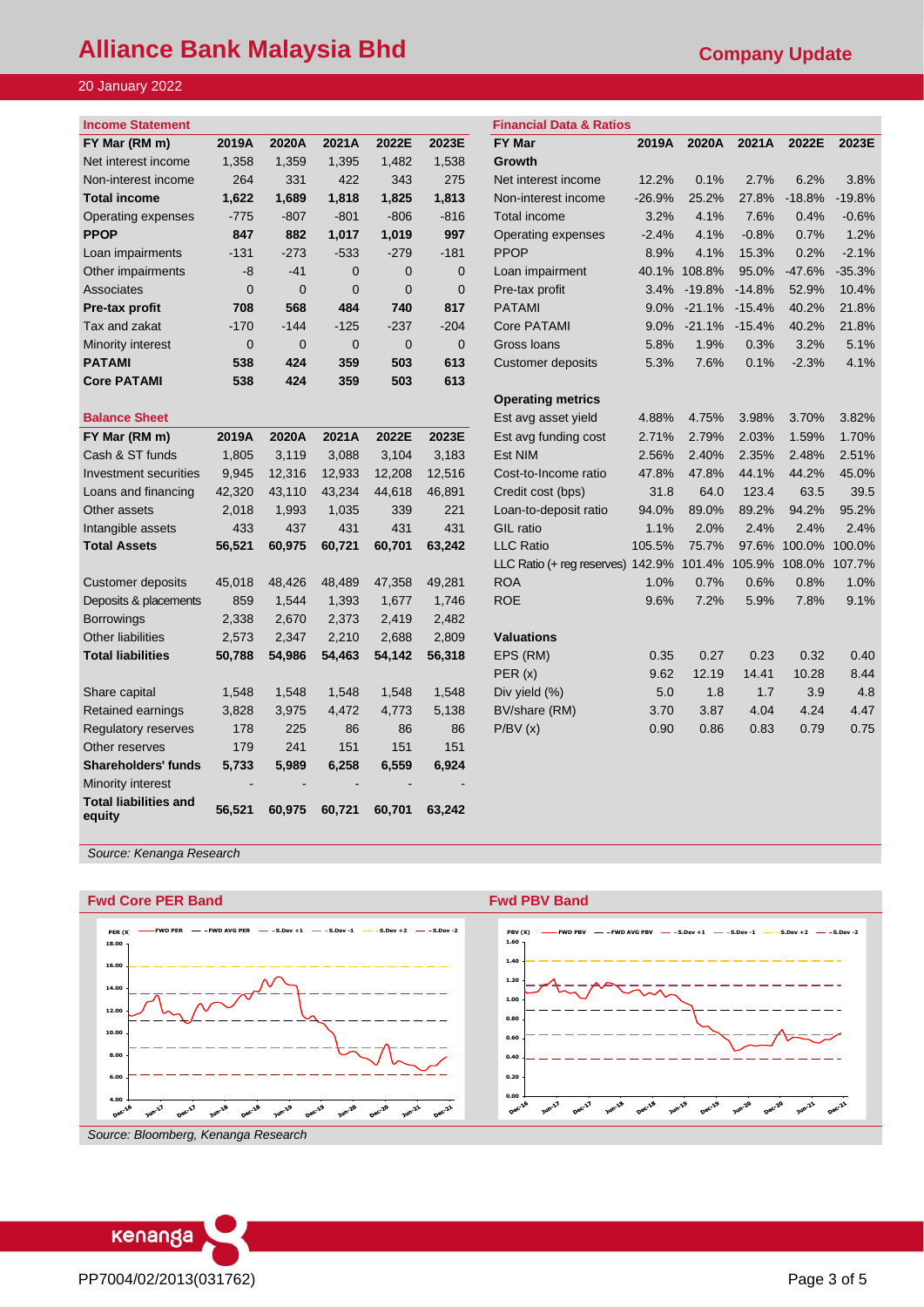# 20 January 2022

## **Peer Table Comparison**

| <b>Name</b>                   | <b>Last Price</b> | Market Cap <b>ˈ</b> | <b>Shariah</b>   | <b>Current</b> |               | <b>Revenue Growth</b> | <b>Core Earnings</b><br>Growth |                 |       | PER (x) - Core Earnings |                  | PBV(x) |                 | <b>ROE (%)</b> | <b>Net Div Yld</b><br>(%) | <b>Target Price</b> |           |
|-------------------------------|-------------------|---------------------|------------------|----------------|---------------|-----------------------|--------------------------------|-----------------|-------|-------------------------|------------------|--------|-----------------|----------------|---------------------------|---------------------|-----------|
|                               | (RM)              | (RM'm)              | <b>Compliant</b> | <b>FYE</b>     | 1-Yr.<br>Fwd. | 2-Yr. Fwd.            | 1-Yr.<br>Fwd.                  | $2-Yr.$<br>Fwd. | Hist. | $1-Yr.$<br>Fwd.         | $2-Yr$ .<br>Fwd. | Hist.  | $1-Yr.$<br>Fwd. | 1-Yr.<br>Fwd.  | 1-Yr. Fwd.                | (RM)                | Rating    |
| <b>Stocks Under Coverage</b>  |                   |                     |                  |                |               |                       |                                |                 |       |                         |                  |        |                 |                |                           |                     |           |
| AFFIN BANK BHD                | 1.93              | 4.099.4             | N <sub>1</sub>   | 12/2021        | $-13.1%$      | 5.5%                  | 80.4%                          | 6.5%            | 17.4  | 9.7                     | 9.1              | 0.4    | 0.4             | 4.3%           | 2.6%                      | 1.55                | <b>MP</b> |
| ALLIANCE BANK MALAYSIA BHD    | 3.34              | 5.170.7             | N <sub>1</sub>   | 03/2022        | $-7.2%$       | 1.8%                  | 40.2%                          | 21.1%           | 14.4  | 10.3                    | 8.5              | 0.8    | 0.8             | 7.8%           | 3.9%                      | 3.60                | OP        |
| AMMB HOLDINGS BHD             | 3.52              | 11.657.8            | N                | 03/2022        | $-3.6%$       | 1.4%                  | 30.2%                          | 11.5%           | 11.3  | 9.5                     | 8.5              | 0.7    | 0.7             | 8.1%           | 2.5%                      | 3.15                | <b>MP</b> |
| <b>BIMB HOLDINGS BHD</b>      | 3.10              | 6.435.2             | Y                | 12/2021        | 0.2%          | $-2.3%$               | 14.8%                          | $-7.1%$         | 15.3  | 13.3                    | 14.3             | 1.2    | 1.2             | $9.0\%$        | 4.5%                      | 3.20                | <b>OP</b> |
| CIMB GROUP HOLDINGS BHD       | 5.33              | 54.480.3            | N <sub>1</sub>   | 12/2021        | $-1.0%$       | 2.1%                  | 318.0%                         | 2.0%            | 44.4  | 10.6                    | 10.4             | 0.9    | 0.9             | 8.7%           | 3.9%                      | 5.20                | <b>MP</b> |
| <b>HONG LEONG BANK BHD</b>    | 19.50             | 42.270.5            | N <sub>1</sub>   | 06/2022        | 0.7%          | 5.1%                  | $-3.1%$                        | 9.2%            | 14.0  | 14.4                    | 13.2             | 1.4    | 1.3             | 9.2%           | 2.8%                      | 18.20               | <b>MP</b> |
| <b>MALAYAN BANKING BHD</b>    | 8.32              | 98.829.2            | N <sub>1</sub>   | 12/2021        | $-8.5%$       | 3.2%                  | 19.4%                          | 2.2%            | 14.4  | 12.1                    | 11.9             | 1.1    | 1.1             | 9.1%           | 6.7%                      | 10.55               | <b>OP</b> |
| MALAYSIA BUILDING SOCIETY BHD | 0.570             | 4.087.7             | N                | 12/2021        | 55.4%         | 6.8%                  | 94.0%                          | 25.9%           | 14.4  | 7.4                     | 5.9              | 0.4    | 0.4             | 5.8%           | 4.2%                      | 0.540               | <b>MP</b> |
| PUBLIC BANK BHD               | 4.18              | 81.136.7            | N.               | 12/2021        | $-3.6%$       | 2.3%                  | 14.3%                          | $-0.7%$         | 16.7  | 14.6                    | 14.7             | 1.7    | 1.6             | 11.4%          | 3.3%                      | 3.85                | <b>MP</b> |
| <b>RHB BANK BHD</b>           | 5.76              | 23,863.2            | N                | 12/2021        | $-5.2%$       | 5.8%                  | 18.0%                          | $-0.2%$         | 10.1  | 8.5                     | 8.5              | 0.9    | 0.8             | 9.8%           | 5.4%                      | 6.50                | <b>OP</b> |
| <b>Simple Average</b>         |                   |                     |                  |                | 1.4%          | 3.2%                  | 62.6%                          | 7.0%            | 17.2  | 11.0                    | 10.5             | 1.0    | 0.9             | 8.3%           | 4.0%                      |                     |           |

*Source: Kenanga Research* 

*This section is intentionally left blank*